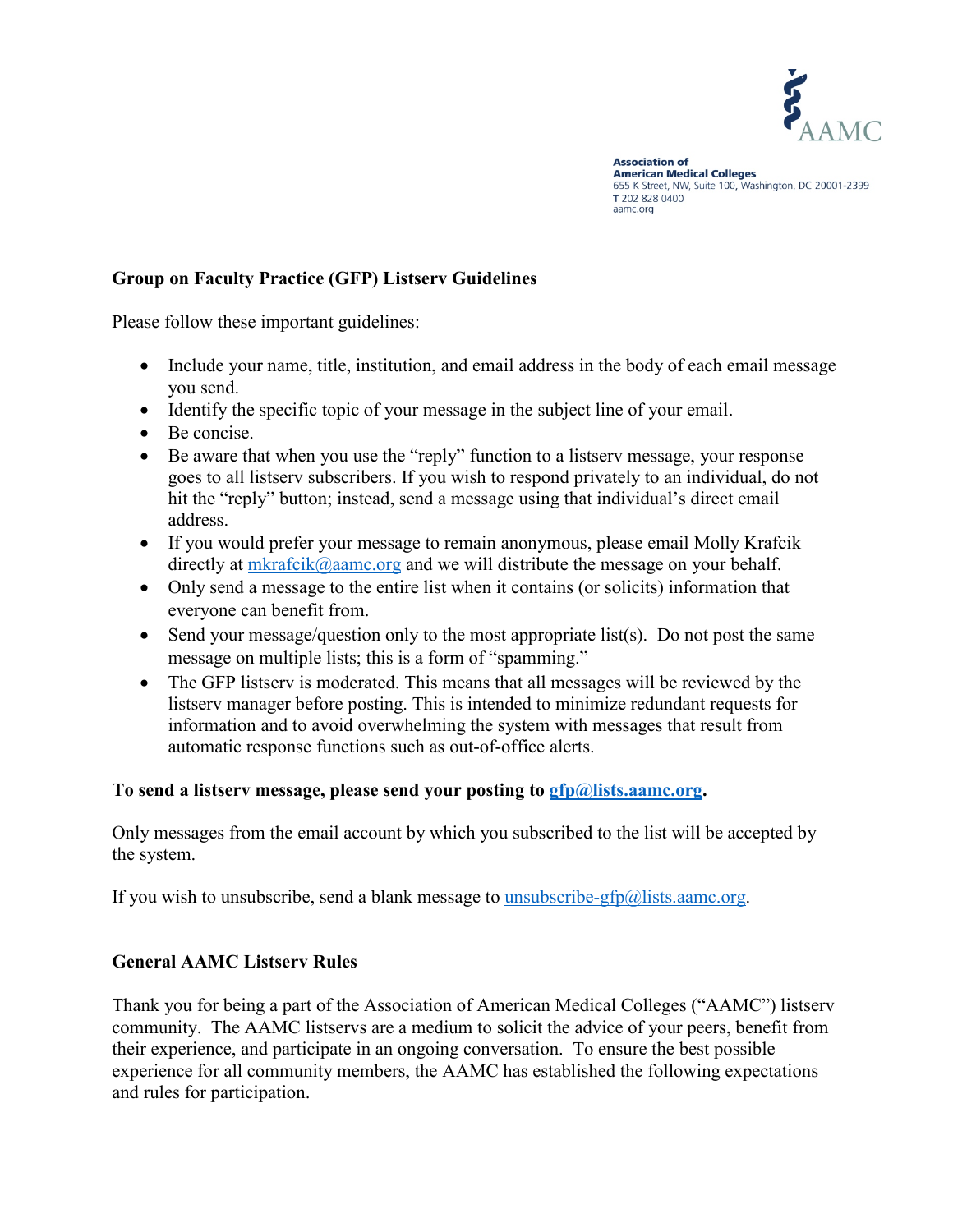#### **Acceptance of Listserv Expectations and Rules**

By using these email lists, you agree that you have read and will follow these expectations and rules throughout your AAMC listserv participation ("Expectations and Rules"). In addition, your use of the listservs are governed by the [AAMC Website Terms and Conditions](https://www.aamc.org/website-terms-conditions) and [Privacy](https://www.aamc.org/privacy)  [Statement,](https://www.aamc.org/privacy) as amended from time to time. If you have any questions about these Expectations and Rules, please contact the Group's Program Director.

You understand that AAMC reserves the right to revise these Expectations and Rules from time to time without providing notice to you. Your continued use of the AAMC listserv(s) after such revision marks your acceptance of the Expectations and Rules as revised. We recommend that you review these Expectations and Rules regularly, as they are subject to change.

In order to preserve a climate that encourages civil, open, and fruitful discussion, the AAMC reserves the right to suspend or terminate participation on any or all listservs for community members who do not comport themselves in a manner consistent with these Expectations and Rules.

Remember, all information posted on the listserv is visible to all community members of that listserv, including AAMC staff.

## **The Rules**

#### *Antitrust and Competition*

- No posting may contain information that violates antitrust laws.
- The antitrust laws generally prohibit agreements among competitors on price, salaries, or other topics affecting the ways they compete against each other. Those laws can also prohibit talking about those topics or exchanging information, if that discussion or exchange leads to a lessening of competition. The antitrust laws apply to for-profit and nonprofit institutions, including colleges, universities, and hospitals, and prohibit agreements reducing competition for students, medical residents, doctors, and other employees.
- In light of this prohibitions, do not communicate on the listserv for the purpose of agreeing with others, or post any non-public material, on competitively sensitive topics such as:
	- o Current or future prices, billing rates, billing procedures, managed care discounts, or reimbursement levels;
	- o Tuition, fees, financial aid methodologies, awards or packages;
	- o Salaries, wages, stipends, fringe benefits, or any terms of employment;
	- o Credit terms;
	- o Statements about what constitutes fair, appropriate, or "rational" price or profit margins;
	- o Confidential business or strategic plans regarding future product or service offerings;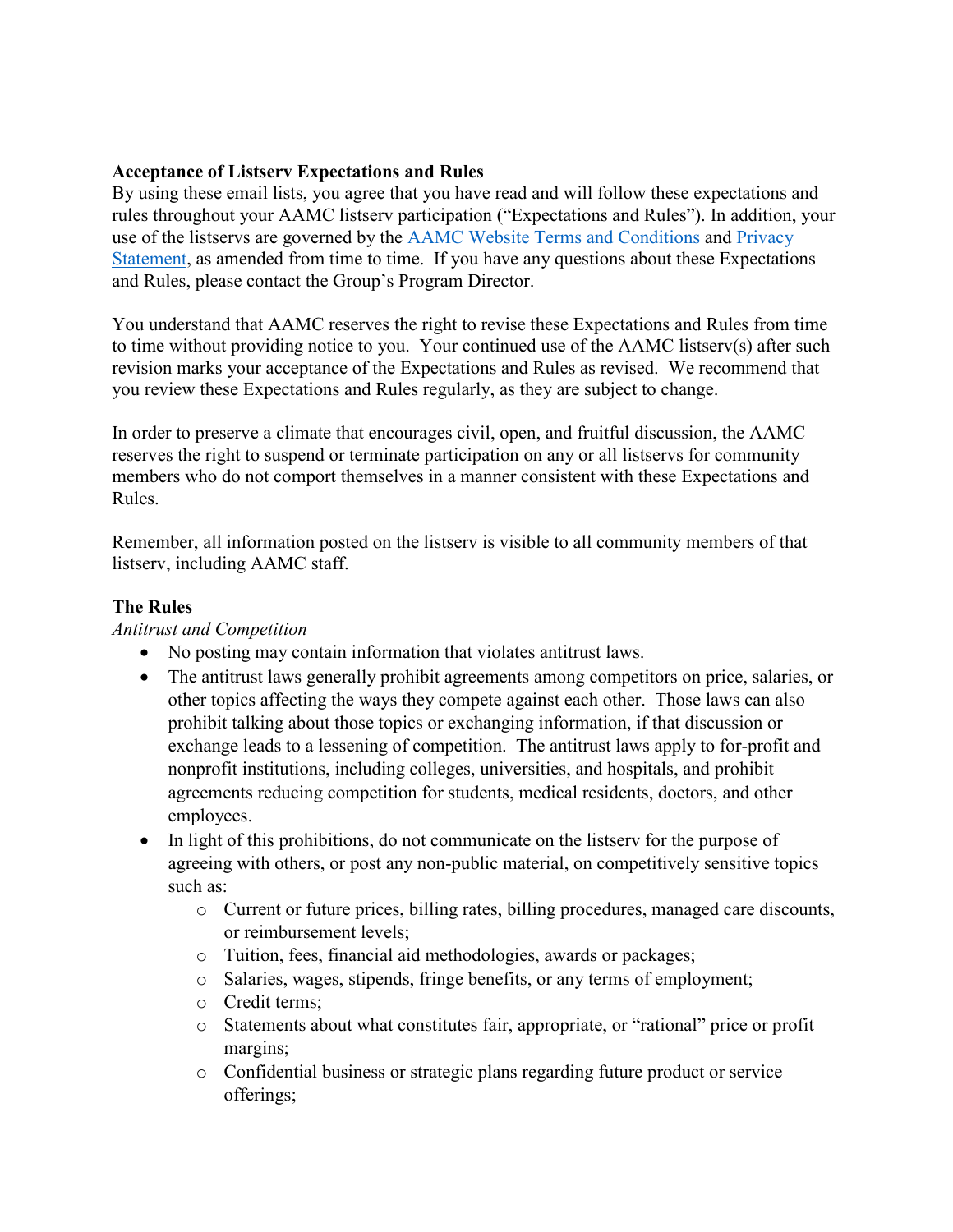- o Statements about allocating markets or encouraging collective activity against third-party payers, hospitals, suppliers, or other entities;
- o Statements inviting others not to compete in any market;
- o Statements about boycotting another's business;
- o Statements disparaging the business practices of individual organizations, suppliers or others; and
- o Information that could otherwise reasonably be construed as an agreement or invitation to reduce competition.
- Do not post any non-public information about any ongoing litigation relating to antitrust, employment matters, or other topics.
- Note: you may post factual information about your personal experience with a product or service if you have been asked for such information. Please contact individuals directly with product and service information if you believe it would help them.

## *Commercial in nature*

- Do not post commercial messages on the listserv. Commercial, or promotional, messages are messages with the primary purpose to advertise or promote a commercial product or service, including content on a website operated for commercial purposes. Said another way, messages for a commercial purpose inform of or offer something for sale. A reference to a commercial entity or a link to the website of a commercial entity does not alone make it a commercial email.
- AAMC policy prohibits the use of listservs to advertise job openings. However, position announcements that appear on the AAMC's [CareerConnect](https://careerconnect.aamc.org/) may be linked via the listserv.

# *Copyright*

- Respect copyrights of others.
- By posting material, the posting party represents that they either own the copyright with respect to such material or has received permission from the copyright owner.
- In addition, the posting party grants the AAMC and its listsery community members the nonexclusive right and license to reproduce, modify, and distribute their posted material, to the extent it is not copyrighted by others.

# *Courtesy*

- Don't challenge or attack others. The discussions and comments are meant to stimulate conversation and not to create contention. Let others have their say, just as you may.
- All defamatory, abusive, profane, threatening, offensive, or illegal posts or materials are strictly prohibited. Do not post anything that you would not want the world to see, or that you would not want anyone to know came from you.